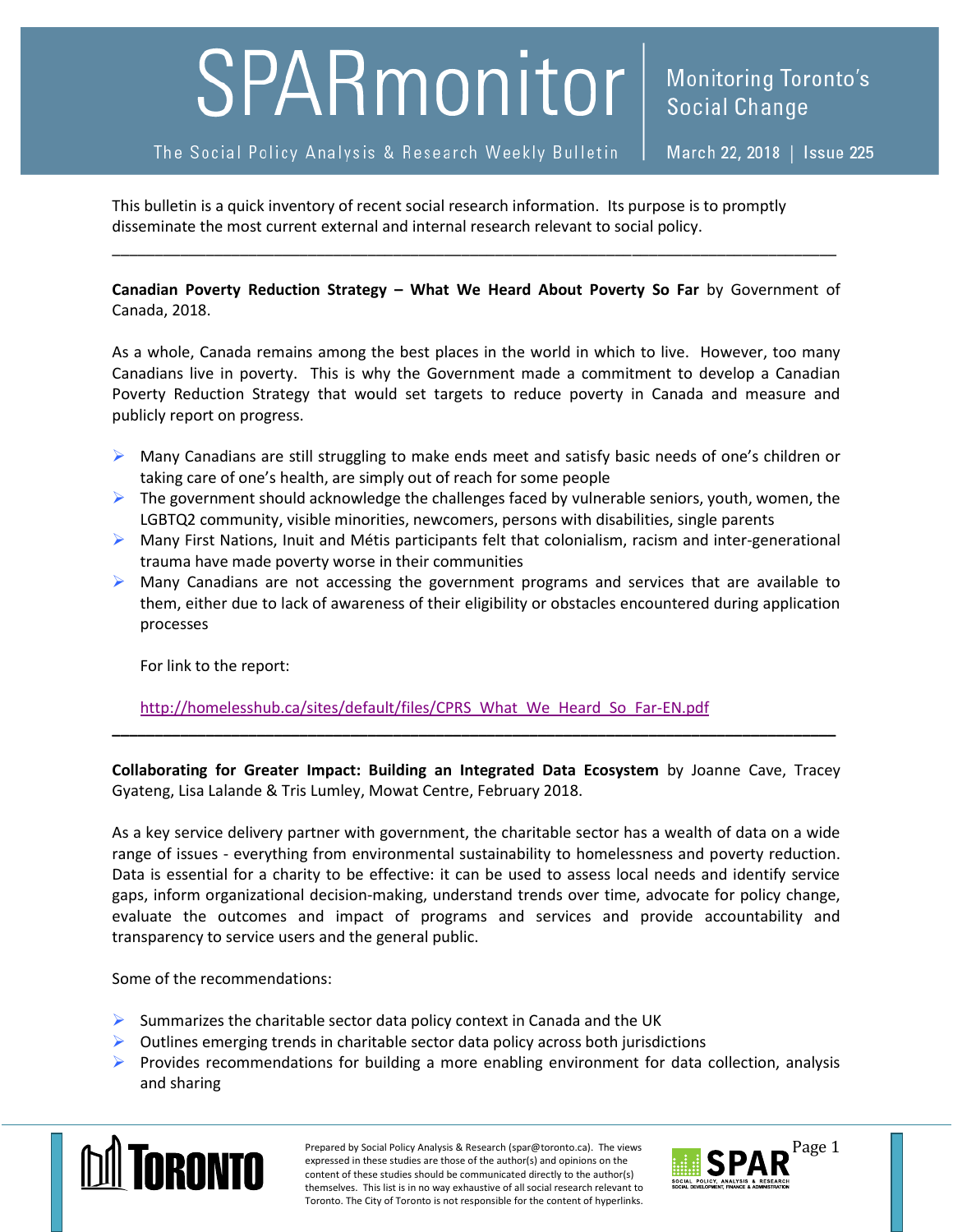Informs the development of a policy framework for the data ecosystem in both Canada and the UK

For link to the report:

[https://mowatcentre.ca/wp](https://mowatcentre.ca/wp-content/uploads/publications/161_EE_collaborating_for_greater_impact.pdf)[content/uploads/publications/161\\_EE\\_collaborating\\_for\\_greater\\_impact.pdf](https://mowatcentre.ca/wp-content/uploads/publications/161_EE_collaborating_for_greater_impact.pdf)

**Examining Escalating House Prices in Large Canadian Metropolitan Centres** by Canada Mortgage and Housing Corporation (CMHC), January 2018

**\_\_\_\_\_\_\_\_\_\_\_\_\_\_\_\_\_\_\_\_\_\_\_\_\_\_\_\_\_\_\_\_\_\_\_\_\_\_\_\_\_\_\_\_\_\_\_\_\_\_\_\_\_\_\_\_\_\_\_\_\_\_\_\_\_\_\_\_\_\_\_\_\_\_\_\_\_\_\_\_\_\_\_\_\_**

The Minister of Families, Children and Social Development asked CMHC to study the causes of rapidly rising home prices in major metropolitan centres across Canada since 2010. In fulfilling this task, they have performed advanced, data-driven quantitative and statistical analyses, and engaged with stakeholders and government partners. This report elaborates on analytical results.

- $\triangleright$  While house prices increased by 48 per cent in Vancouver over the 2010-16 period, those conventional economic factors played a part in nearly 75 per cent of this increase according to estimates
- $\triangleright$  Meanwhile, prices increased by 40 per cent in Toronto, of which 40 per cent is accounted for by conventional demand-side factors
- $\triangleright$  Higher income levels at the upper end of the distribution would enable high-income households to purchase bigger and more luxurious homes, while also allowing others greater access to mortgage financing

For link to the report:

<https://www.cmhc-schl.gc.ca/odpub/pdf/69262.pdf?fr=1518459323550>

**The Evolution of Language Populations in Canada, by Mother Tongue, from 1901 to 2016** by Statistics Canada, February 2018.

\_\_\_\_\_\_\_\_\_\_\_\_\_\_\_\_\_\_\_\_\_\_\_\_\_\_\_\_\_\_\_\_\_\_\_\_\_\_\_\_\_\_\_\_\_\_\_\_\_\_\_\_\_\_\_\_\_\_\_\_\_\_\_\_\_\_\_\_\_\_\_\_\_\_\_\_\_\_\_\_\_\_\_\_

At the beginning of the 20th century, the mother tongue of most Canadians was either French or English. In 1901, about one-tenth of the population declared an Aboriginal language or an immigrant language as their mother tongue. The concept of mother tongue was not defined in the Canadian census until 1941, when it was defined as the first language learned at home in childhood and still understood.

- $\triangleright$  The share of people whose mother tongue is English was around 60% over this period, ranging from a high of 62.3% in 1911 to a low of 56.5% in 1941
- In 2016, people with English as their mother tongue accounted for 57.0% of the total Canadian population, compared with 62.2% in 1986
- From 1901 to 1986, the share of the population with a non-official language as a mother tongue varied between 8% and 13%, reflecting international migratory flows
- in 2016, 22.0% of the total population declared a language other than English and French as a mother tongue